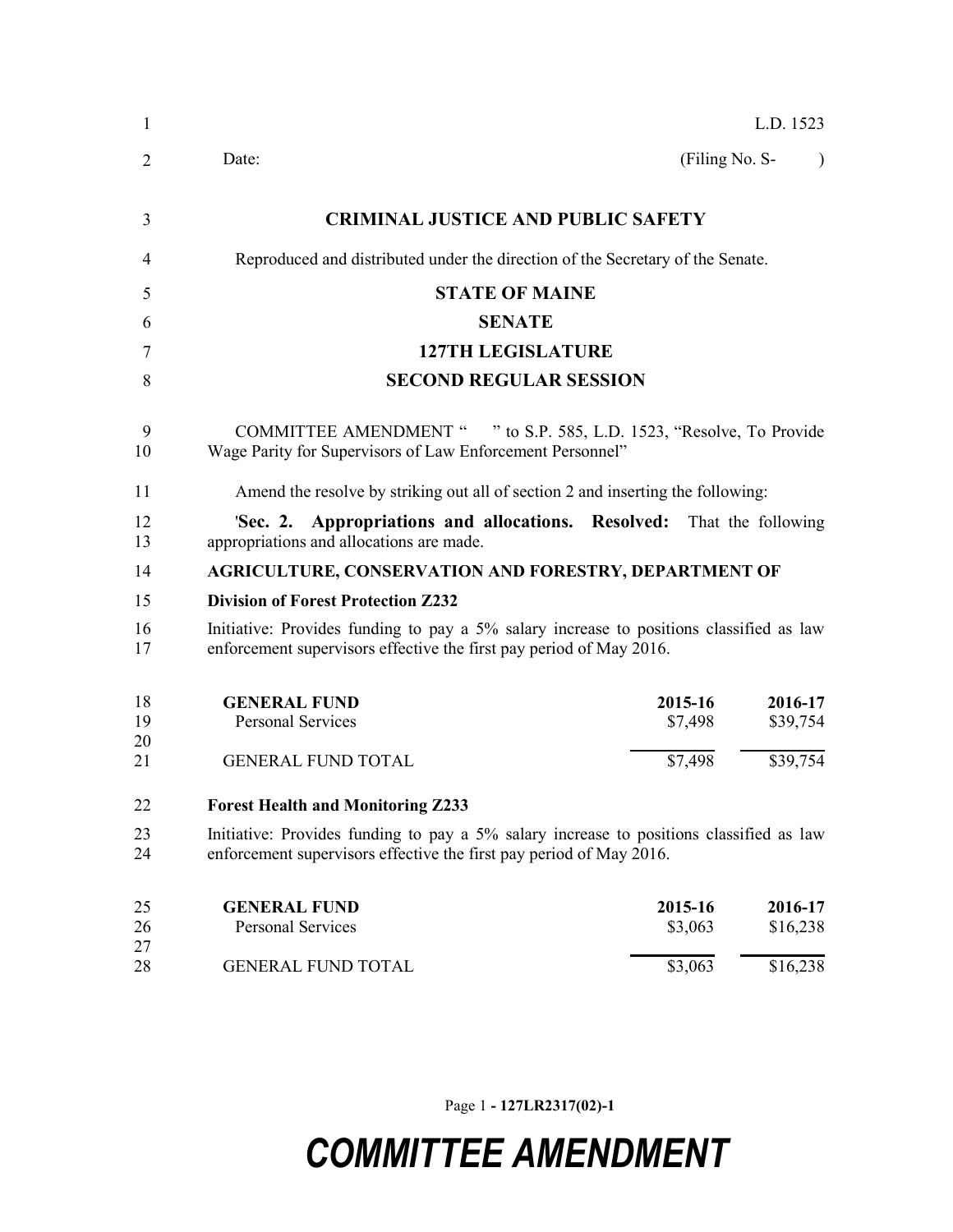COMMITTEE AMENDMENT " " to S.P. 585, L.D. 1523

|                | <b>AGRICULTURE, CONSERVATION AND</b> |          |          |
|----------------|--------------------------------------|----------|----------|
| 2              | <b>FORESTRY, DEPARTMENT OF</b>       |          |          |
| 3              | <b>DEPARTMENT TOTALS</b>             | 2015-16  | 2016-17  |
| $\overline{4}$ |                                      |          |          |
| 5              | <b>GENERAL FUND</b>                  | \$10,561 | \$55,992 |
| 6              |                                      |          |          |
|                | <b>DEPARTMENT TOTAL - ALL FUNDS</b>  | \$10,561 | \$55,992 |

#### **BAXTER STATE PARK AUTHORITY**

#### **Baxter State Park Authority 0253**

 Initiative: Provides funding to pay a 5% salary increase to positions classified as law enforcement supervisors effective the first pay period of May 2016.

| 12 | <b>OTHER SPECIAL REVENUE FUNDS</b> | 2015-16 | 2016-17  |
|----|------------------------------------|---------|----------|
| 13 | <b>Personal Services</b>           | \$2,574 | \$14,122 |
| 14 |                                    |         |          |
| 15 | OTHER SPECIAL REVENUE FUNDS TOTAL  | \$2,574 | \$14,122 |
| 16 | <b>BAXTER STATE PARK AUTHORITY</b> |         |          |
| 17 | <b>DEPARTMENT TOTALS</b>           | 2015-16 | 2016-17  |
| 18 |                                    |         |          |
| 19 | <b>OTHER SPECIAL REVENUE FUNDS</b> | \$2,574 | \$14,122 |
| 20 |                                    |         |          |
| 21 | DEPARTMENT TOTAL - ALL FUNDS       | \$2,574 | \$14,122 |

#### **INLAND FISHERIES AND WILDLIFE, DEPARTMENT OF**

#### **Enforcement Operations - Inland Fisheries and Wildlife 0537**

 Initiative: Provides funding to pay a 5% salary increase to positions classified as law enforcement supervisors effective the first pay period of May 2016.

| 26<br>27 | <b>GENERAL FUND</b><br><b>Personal Services</b> | 2015-16<br>\$16,143 | 2016-17<br>\$88,041 |
|----------|-------------------------------------------------|---------------------|---------------------|
| 28       |                                                 |                     |                     |
| 29       | <b>GENERAL FUND TOTAL</b>                       | \$16,143            | \$88,041            |

- **Search and Rescue 0538**
- Initiative: Provides funding to pay a 5% salary increase to positions classified as law enforcement supervisors effective the first pay period of May 2016.

Page 2 **- 127LR2317(02)-1**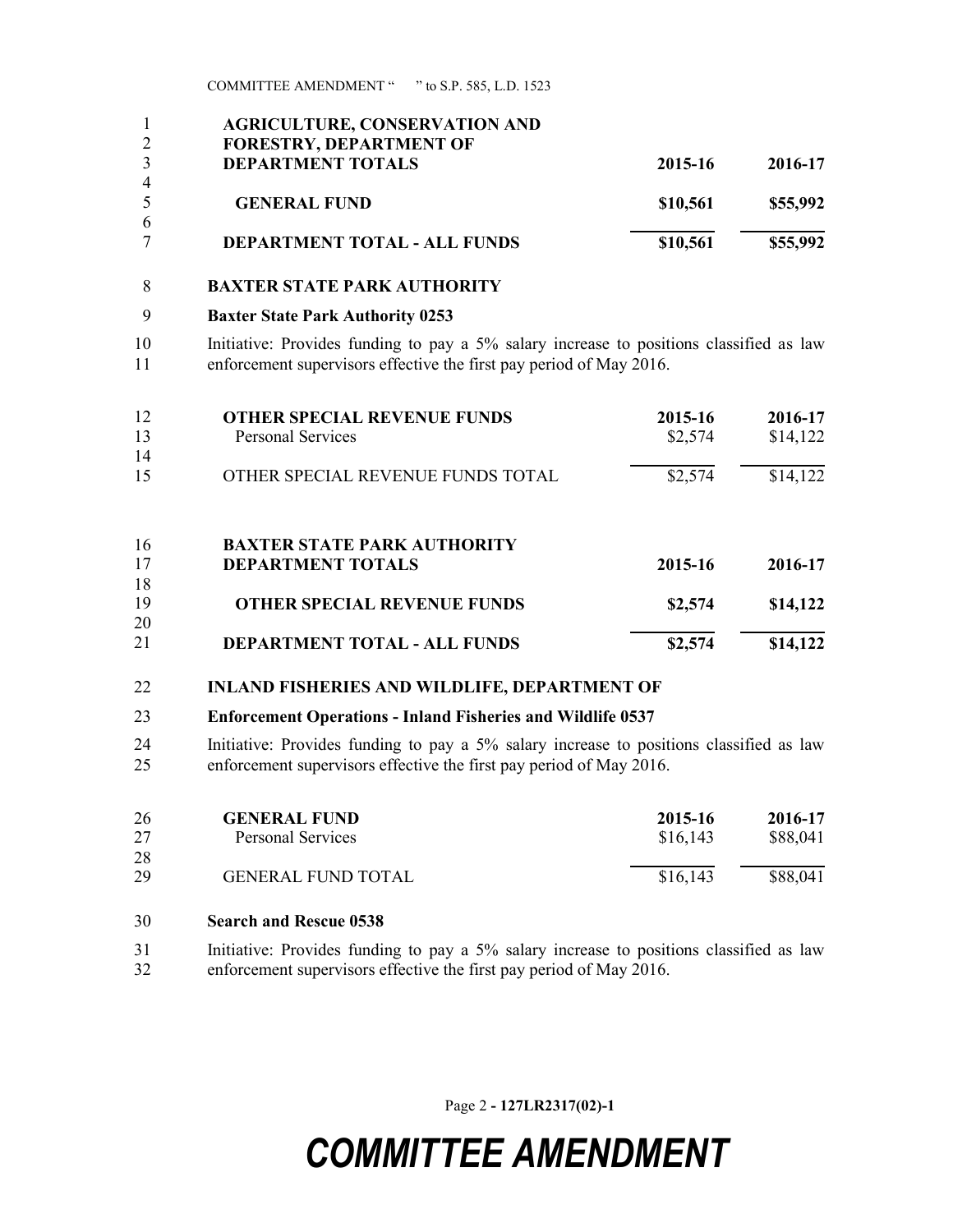|    | <b>GENERAL FUND</b>                   | 2015-16  | 2016-17  |
|----|---------------------------------------|----------|----------|
|    | <b>Personal Services</b>              | \$1,775  | \$9,683  |
|    |                                       |          |          |
| 4  | <b>GENERAL FUND TOTAL</b>             | \$1,775  | \$9,683  |
|    |                                       |          |          |
|    | <b>INLAND FISHERIES AND WILDLIFE,</b> |          |          |
| 6  | <b>DEPARTMENT OF</b>                  |          |          |
|    | <b>DEPARTMENT TOTALS</b>              | 2015-16  | 2016-17  |
| 8  |                                       |          |          |
| 9  | <b>GENERAL FUND</b>                   | \$17,918 | \$97,724 |
| 10 |                                       |          |          |
| 11 | <b>DEPARTMENT TOTAL - ALL FUNDS</b>   | \$17,918 | \$97,724 |

#### **MARINE RESOURCES, DEPARTMENT OF**

#### **Marine Patrol - Bureau of 0029**

 Initiative: Provides funding to pay a 5% salary increase to positions classified as law enforcement supervisors effective the first pay period of May 2016.

| 16 | <b>GENERAL FUND</b>                    | 2015-16 | 2016-17  |
|----|----------------------------------------|---------|----------|
| 17 | <b>Personal Services</b>               | \$7,744 | \$40,670 |
| 18 |                                        |         |          |
| 19 | <b>GENERAL FUND TOTAL</b>              | \$7,744 | \$40,670 |
| 20 | <b>MARINE RESOURCES, DEPARTMENT OF</b> |         |          |
| 21 | <b>DEPARTMENT TOTALS</b>               | 2015-16 | 2016-17  |
| 22 |                                        |         |          |
| 23 | <b>GENERAL FUND</b>                    | \$7,744 | \$40,670 |
| 24 |                                        |         |          |
| 25 | DEPARTMENT TOTAL - ALL FUNDS           | \$7,744 | \$40,670 |

#### **PUBLIC SAFETY, DEPARTMENT OF**

#### **Capitol Police - Bureau of 0101**

 Initiative: Provides funding to pay a 5% salary increase to positions classified as law enforcement supervisors effective the first pay period of May 2016.

| 30 | <b>GENERAL FUND</b>       | 2015-16 | 2016-17 |
|----|---------------------------|---------|---------|
| 31 | <b>Personal Services</b>  | \$610   | \$3,661 |
| 32 |                           |         |         |
| 33 | <b>GENERAL FUND TOTAL</b> | \$610   | \$3,661 |

Page 3 **- 127LR2317(02)-1**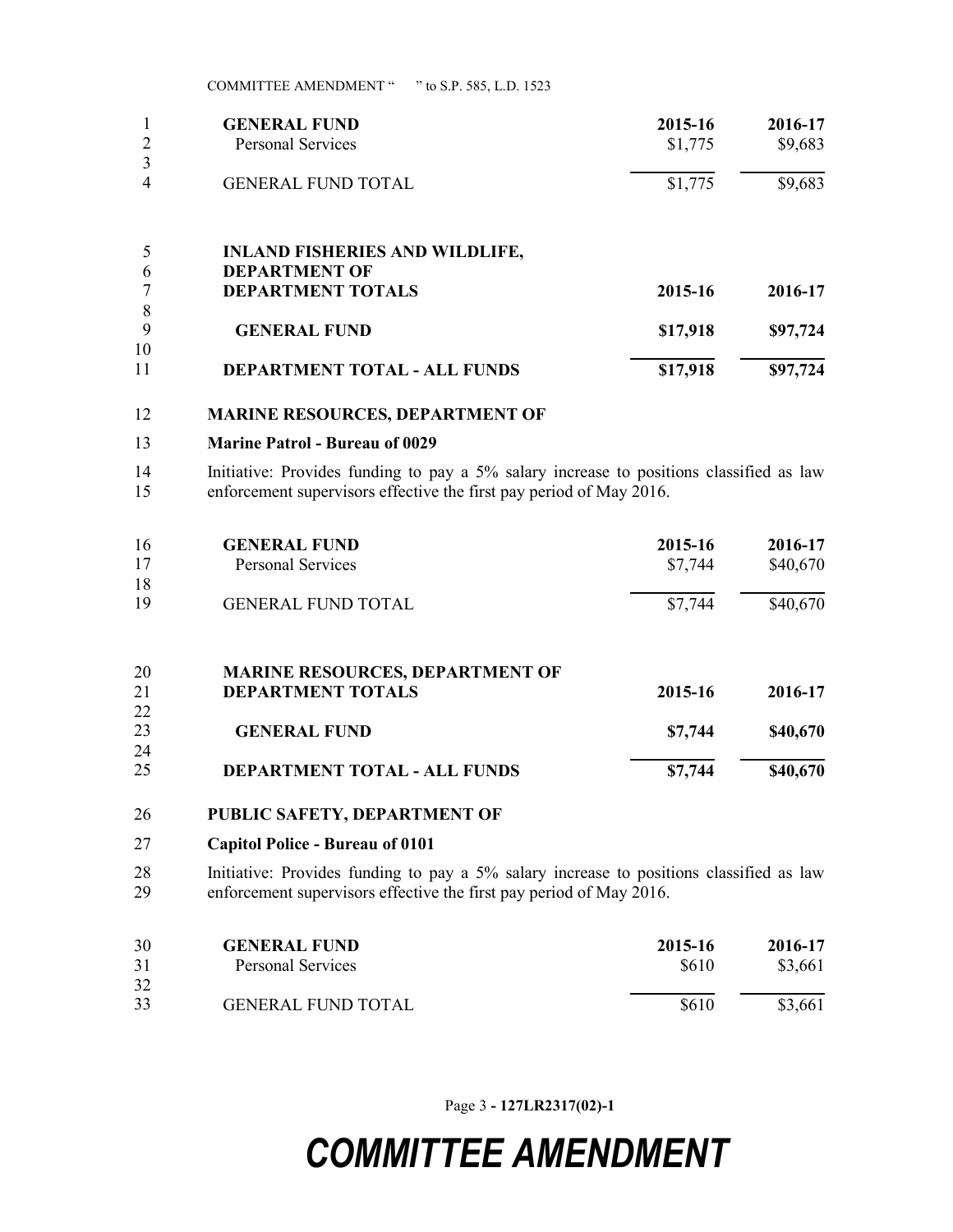|          | <b>OTHER SPECIAL REVENUE FUNDS</b> | 2015-16 | 2016-17 |
|----------|------------------------------------|---------|---------|
|          | <b>Personal Services</b>           | \$543   | \$3,255 |
| 3        |                                    |         |         |
| $\Delta$ | OTHER SPECIAL REVENUE FUNDS TOTAL  | \$543   | \$3,255 |

#### **Fire Marshal - Office of 0327**

 Initiative: Provides funding to pay a 5% salary increase to positions classified as law enforcement supervisors effective the first pay period of May 2016.

|     | <b>OTHER SPECIAL REVENUE FUNDS</b> | 2015-16  | 2016-17  |
|-----|------------------------------------|----------|----------|
| - Q | Personal Services                  | \$13,118 | \$78,705 |
| 10  |                                    |          |          |
| 11  | OTHER SPECIAL REVENUE FUNDS TOTAL  | \$13,118 | \$78,705 |

#### **Licensing and Enforcement - Public Safety 0712**

 Initiative: Provides funding to pay a 5% salary increase to positions classified as law enforcement supervisors effective the first pay period of May 2016.

| 15 | <b>OTHER SPECIAL REVENUE FUNDS</b> | 2015-16 | 2016-17 |
|----|------------------------------------|---------|---------|
| 16 | Personal Services                  | \$887   | \$5,321 |
| 17 |                                    |         |         |
| 18 | OTHER SPECIAL REVENUE FUNDS TOTAL  | \$887   | \$5,321 |

#### **State Police 0291**

 Initiative: Provides funding to pay a 5% salary increase to positions classified as law enforcement supervisors effective the first pay period of May 2016.

| 22<br>23 | <b>GENERAL FUND</b><br><b>Personal Services</b> | 2015-16<br>\$8,647 | 2016-17<br>\$51,879 |
|----------|-------------------------------------------------|--------------------|---------------------|
| 24       |                                                 |                    |                     |
| 25       | <b>GENERAL FUND TOTAL</b>                       | \$8,647            | \$51,879            |
| 26       | <b>HIGHWAY FUND</b>                             | 2015-16            | 2016-17             |
| 27       | <b>Personal Services</b>                        | \$4,656            | \$27,935            |
| 28       |                                                 |                    |                     |
| 29       | HIGHWAY FUND TOTAL                              | \$4,656            | \$27,935            |

#### **Traffic Safety 0546**

 Initiative: Provides funding to pay a 5% salary increase to positions classified as law enforcement supervisors effective the first pay period of May 2016.

Page 4 **- 127LR2317(02)-1**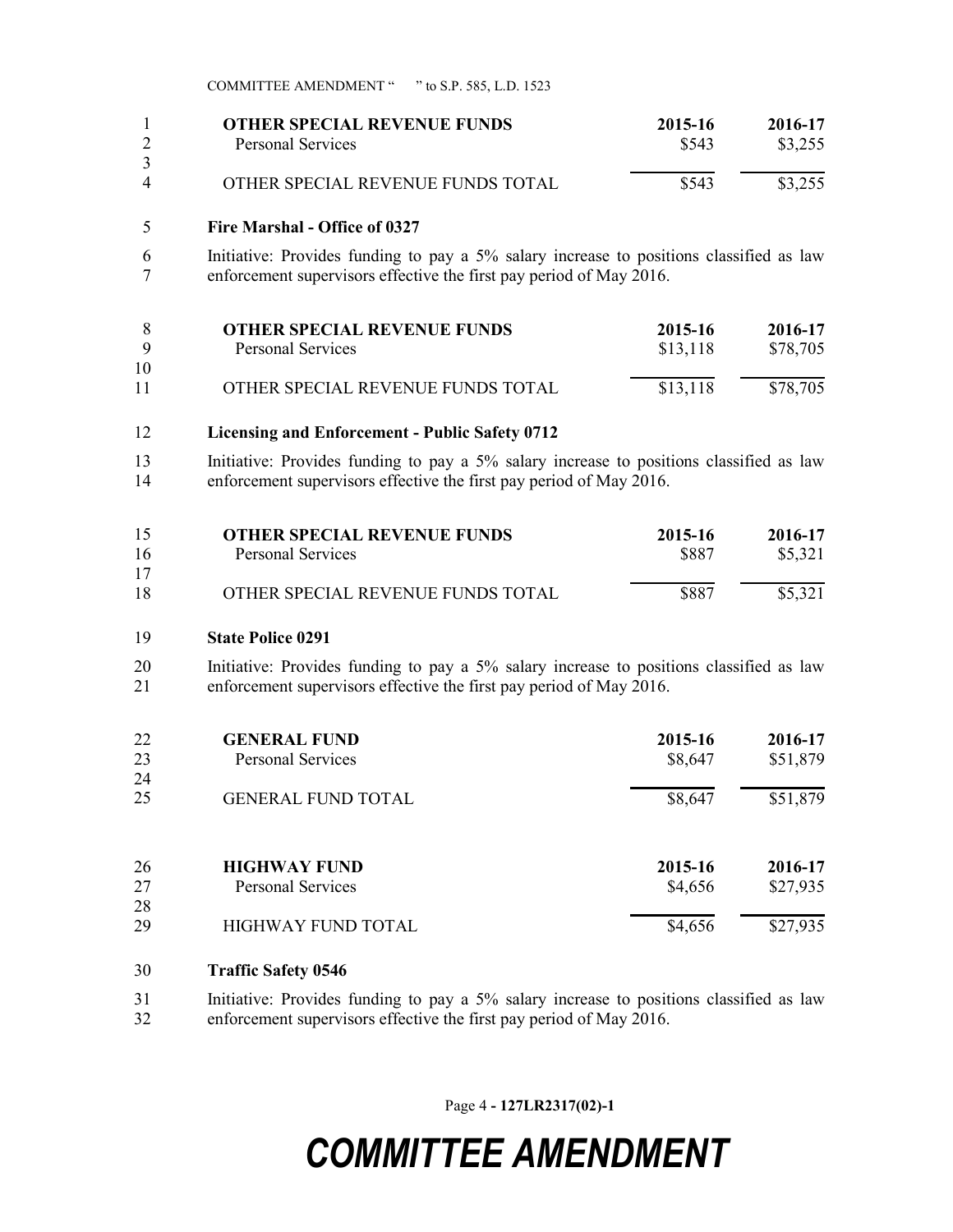|   | <b>HIGHWAY FUND</b> | 2015-16 | 2016-17 |
|---|---------------------|---------|---------|
|   | Personal Services   | \$887   | \$5,321 |
| 4 | HIGHWAY FUND TOTAL  | \$887   | \$5,321 |

#### **Traffic Safety - Commercial Vehicle Enforcement 0715**

 Initiative: Provides funding to pay a 5% salary increase to positions classified as law enforcement supervisors effective the first pay period of May 2016.

| Q        | <b>HIGHWAY FUND</b> | 2015-16 | 2016-17 |
|----------|---------------------|---------|---------|
|          | Personal Services   | \$887   | \$5.321 |
| 10<br>11 | HIGHWAY FUND TOTAL  | \$887   | \$5,321 |

#### **Turnpike Enforcement 0547**

 Initiative: Provides funding to pay a 5% salary increase to positions classified as law enforcement supervisors effective the first pay period of May 2016.

| 15 | <b>OTHER SPECIAL REVENUE FUNDS</b>  | 2015-16  | 2016-17   |
|----|-------------------------------------|----------|-----------|
| 16 | <b>Personal Services</b>            | \$887    | \$5,321   |
| 17 |                                     |          |           |
| 18 | OTHER SPECIAL REVENUE FUNDS TOTAL   | \$887    | \$5,321   |
|    |                                     |          |           |
| 19 | PUBLIC SAFETY, DEPARTMENT OF        |          |           |
| 20 | <b>DEPARTMENT TOTALS</b>            | 2015-16  | 2016-17   |
| 21 |                                     |          |           |
| 22 | <b>GENERAL FUND</b>                 | \$9,257  | \$55,540  |
| 23 | <b>HIGHWAY FUND</b>                 | \$6,430  | \$38,577  |
| 24 | <b>OTHER SPECIAL REVENUE FUNDS</b>  | \$15,435 | \$92,602  |
| 25 |                                     |          |           |
| 26 | <b>DEPARTMENT TOTAL - ALL FUNDS</b> | \$31,122 | \$186,719 |

#### **SECRETARY OF STATE, DEPARTMENT OF**

#### **Administration - Motor Vehicles 0077**

 Initiative: Provides funding to pay a 5% salary increase to positions classified as law enforcement supervisors effective the first pay period of May 2016.

| 31 | <b>HIGHWAY FUND</b> | 2015-16 | 2016-17  |
|----|---------------------|---------|----------|
| 32 | Personal Services   | \$2,447 | \$12,722 |
| 33 | All Other           | \$114   | \$593    |

Page 5 **- 127LR2317(02)-1**